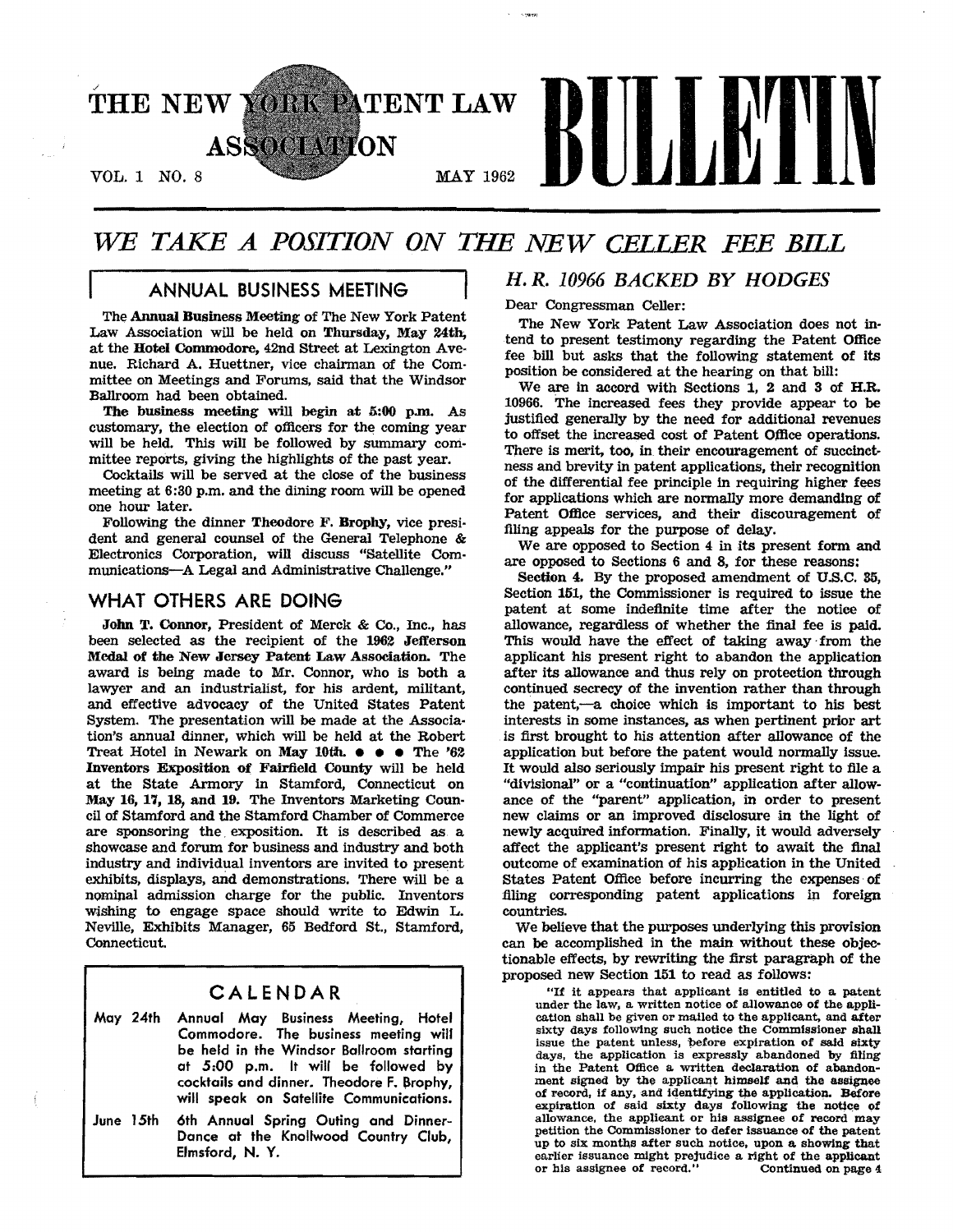At the antitrust meeting held on April 24th at the Hotel Roosevelt, the association heard two well-qualified speakers discuss the application of the antitrust laws to patent, trademark, and copyright situations.

The speakers were Robert L. Wright and Marcus A. Hollabaugh. Mr. Wright is the present First Assistant to the Assistant Attorney General in Charge of the Antitrust Division, Department of Justice. Mr. Hollabaugh is now in private practice. Both speakers formerly served as Chief Counsel of the Senate subcommittee on Patents, Trademarks, and Copyrights. Previously, Mr. Hollabaugh had been Chief of the Special Litigation Section of the Antitrust Division.

Justice Department Policy. Mr. Hollabaugh, who spoke first, discussed the Justice Department's present policy with respect to criminal and civil procedures in antitrust matters and reviewed the criminal penalties available. He also summarized. the current status of bills affecting patents.

He stated that because of difficulties encountered in presenting complex patent·antitrust concepts to juries, the Antitrust Division for some years had reverted to civil cases. He pointed out, however, that the Division has more recently reversed its stand and is now incllned to bring indictments where the abuse of patents constitute the violation charged. Mr. Hollabaugh was of the opinion that the Antitrust Division would utilize criminal proceedings in cases where improper licenses had given manufacturers a tight control over prices and sales practices of the licensees. Encouraged by its success in the electrical cases, the Division is in the future likely to ask for jail sentences for the corporate officers and employees responsible for the violation.

Federal Trade Commission. The speaker said that in addition to the actions by the Department of Justice, the Federal Trade Commission has also started issuing complaints in matters of unfair competition involving patents.

Pending Bills. Mr. Hollabaugh pointed out that legislation is being considered which would greatly increase the penalty for Sherman Act violations. Others would fix a maximum fine for corporation and individual violators where there was price fixing or allocating or dividing markets or customers. Other bills would define the individual liability of directors, officers and agents of a corporation and increase the maximum fine which could be imposed. Mr. Hollabaugh was of the opinion that these bills would probably not pass Congress· this session. Another bill, the Government Operation Bill (H.R. 8603), designed to prevent fraudulent identical bidding by Government contractors, might pass, he said.

A Civil Investigative Demand Bill (S. 167), would give the Antitrust Division the power, without the use of a Grand Jury, to require the production of documents in antitrust investigations. Mr. Hollabaugh predicted that this bill would probably be law before the end of this session of Congress.

Hearings have also been held on a "public notice" bill (H.R. 11015) and on a "maintenance fee" bill (H.R. 10966). The former would require that a copy of any interference settlement agreement be tIled to provide public notice of settlements made between opposing parties in patent interferences. H.R. 10966 (see also page 1 of this issue) would set up a maintenance fee for patents, to become payable on the fifth, ninth and thirteenth anniversaries of the issue date of the patents.

These fees would total \$600. Both the "public notice" bill and the "maintenance fee" bill have the backing of the Administration and will be pushed through Congress, the speaker believes.

Among other pending bills discussed was the title bill (H.R. 1934, now H.R. 11088) to amend the NASA Act to require that each NASA research contract contain provisions that title to inventions made in its performance shall remain the property of the United States, subject only to the authority of the Administrator to waive title where it is in the public interest to do so.

Mr. Hollabaugh predicted that the compulsory licensing provisions of the Kefauver Drug bills would not be enacted into law, at least not In this session.

Patent Misuse. Mr. Wright, speaking as a current member of the Antitrust Division, stated that most of the patent abuses were coextensive with antitrust abuses.

Most corporations when they get into antitrust diffi· culties, he pointed out, do so because of the way they view, and deal with, patent rights. They are inclined to deviate from the classic or constitutional concept, which would treat each patent individually and reward the inventor in proportion to the commercial value of what he has invented.

Mr. Wright believes that this concept embodies what most laymen and judges and "outsiders" in general believe the Constitution intended with respect to the scope of the patent grant, even though contrary views are often expressed by those who must deal more directly and intimately with the complexities of patent problems. Mr. Wright feels that this is a good guide to keep in mind in determining whether patents have been misused in a given situation. Groups of patents should not be lumped together by their owners indiscriminately, he cautioned, without regard to their comparative value, whether in negotiating license agreements or in granting compensation to the inventors.

Civil Snits. Mr. Wright also said that in view of the proposed Civil Investigative Demand Bill there might be more civil rather than criminal prosecutions by the Department of Justice in future cases involving the misuse of patents.

#### NEW COUPON PLANNED FOR ORDERING PATENTS

While the new coupon for ordering patent copies will not be available for several months, the Patent Office is planning its use as another step toward speeding up delivery of the 25,000 patent copies now being ordered daily from "Box 9."

The format of' the new coupon will include a perforated line dividing it into an upper part having space to insert the number of the patent copy desired and a lower part providing a self-addressed, gummed label for the envelope enclosing the patent copy.

## New Design Standards Proposed

The Department of Commerce has cleared a draft of revised standards proposed as an aid to Design Patent Examiners. The draft now has been forwarded to the Civil Service Commission with a request that it be considered as soon as possible.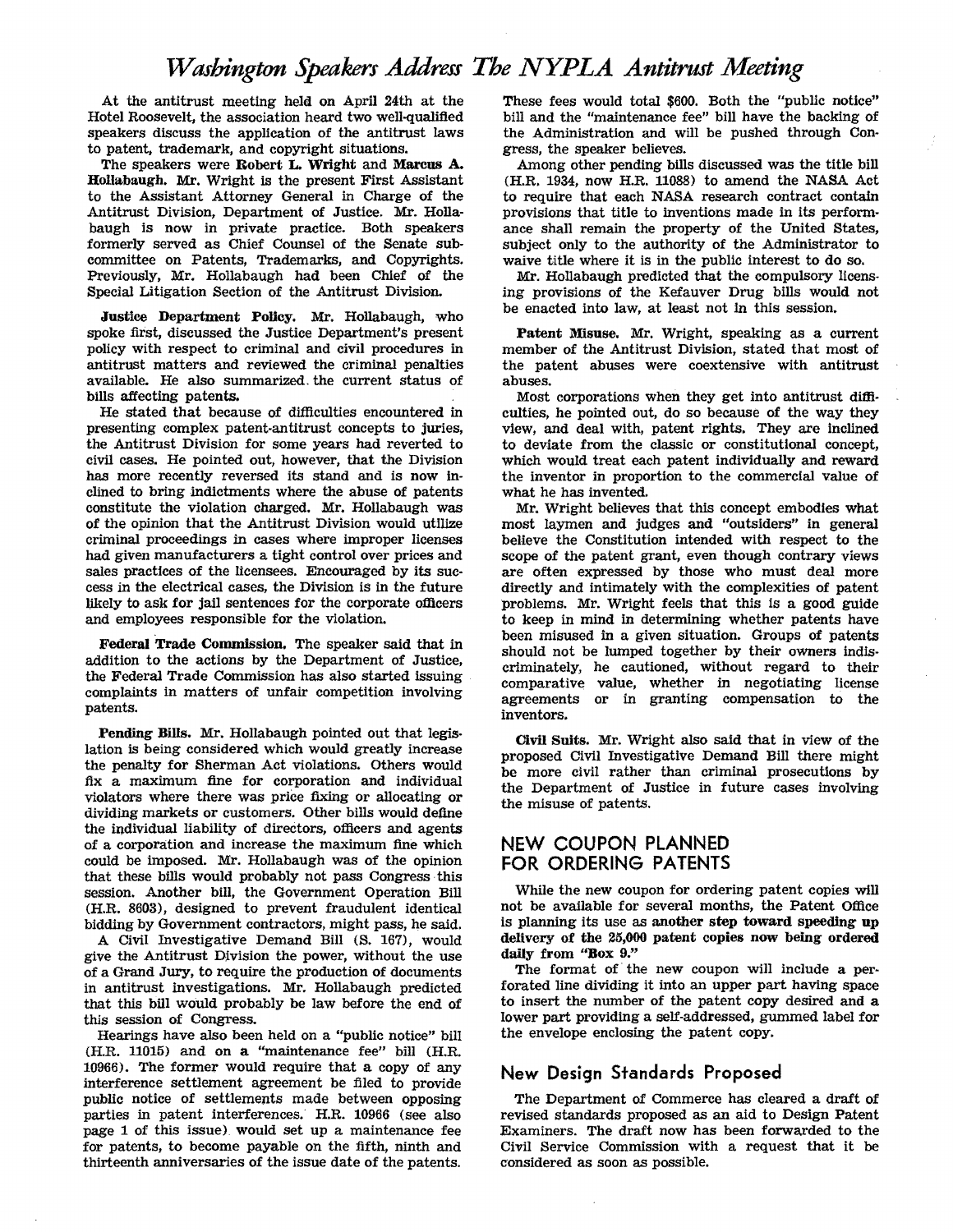# *Commento /rom membero*

#### Editor, NYPLA BULLETIN:

In Volume 1, No.7 of the BULLETIN, Sidney A. Diamond, Esq. comments on the "Christian Dior" case in which the Second Circuit refused to enjoin a New York department store from using the trademark "Christian Dior" on low'priced copies of Dior originals. Mr. Diamond states that the "principal teaching of the Christian Dior case is that, absent falsity or misrepresentation, such use is not actionable."

While Mr. Diamond's conclusion may be correct with regard to the Federal viewpoint, it is submitted that Christian Dior would have prevailed under New York State law.

§2354 of the New York Penal Law broadly prohibits any use of another's trademark without consent. This statute is to be literally construed according to the recent decision in Lauvin Parfums, Inc. v. Le Dans, Ltd., 129 USPQ 190, wherein the Court expressed its opposition to the. Federal rule as enunciated. in the Prestonettes case (Prestonettes, Inc. v. Coty, 264 USPQ 859 (1924)), i.e. the very decision on which the Federal Court based its holding in the Christian Dior case.

It is therefore likely that Christian Dior would have been successful if it had relied on Its New York trademark rights and sued in a State Court. ~David Toren

## THE INTERNATIONAL CONVENTION AND THE NEW YORK WORLD'S FAIR

The International Patent and Trademark Association, which is the "U.S. Group" of the AIPPI (the International Association for the Protection of Industrial Property), proposes the revision of Article  $11(1)$  of the Convention of Paris for the Protection of Industrial Property, generally referred to as the International Convention. The revision is suggested because the present Article is considered by some attorneys to be ambiguous and impractical.

Important to Fair Exhibitors. The purpose of the proposed revision is to remove a statutory bar to the issuance of a valid patent, utility model or industrial design as a result of any display of the invention or industrial design at an international exhibition, provided that an application is placed on file within a period of six months subsequent to the date of opening of the exhibition. The proposal is of interest at this time in view of the forthcoming New York World's Fair and the fair in Seattle this summer.

The present Article 11(1) reads as follows:

"11(1) The countries of the Union shall in conformity with their domestic law, grant temporary protection to patentable inventions, utility models, industrial designs, and trademarks, in respect of goods exhibited at official, or officially recognized international exhibitions held in the territory of one of them."

New Article  $11(1)$ . It is proposed to revise the Article so that it will read as follows:

"11(1) The countries of the Union undertake, by modification of their domestic law, where necessary, to remove as a bar to the issuance of a valid grant on a patentable invention, utility models, and industrial designs the disclosure of such subject matter at an international exhibition held in the territory of any country of the Union prior to the filing of an application for said grant, provided that the first filed application for the patent, registration of a utility model, or an industrial design, shall be made within six months after the date of opening of such international exhibition."

#### NEW FORMAT FOR O. G. DECISIONS

Interest having been expressed in the new format used in publishing the decisions in the Official Gazette of the Patent Office, the BULLETIN asked the Office for its comments.

Joseph Schimmel, Deputy Solicitor of the Patent Office, stated in his reply that there were four principal reasons for the new format:

First: The use of a single column for the body of the decision permits retention of the type for reuse when the bound volume of the Commissioner's Decisions is printed at the end of the year.

Second: The single column is believed to be easier to read than the double column which was used previously.

Third: Correlation between the syllabi in the bound volume and those in the individual O. G. leaflets is pOSSible, since there is no further need to rely upon, or to be tied to, the syllabi used for the CCPA bound volumes.

Fourth: These changes will make it possible to have the bound volumes printed and ready for distribution at an earlier date.

## PATENT OFFICE EXHIBIT AT GRAND CENTRAL STATION

The Patent Office exhibit at Grand Central Station was formally opened on Friday, March 23rd by the Honorable Horace B. Fay, Jr., Assistant Commissioner of Patents, and Mr. Isaac Fleischmann of the Personnel Division of the Patent Office.

The exhibit was sponsored by the U.S. Department of Commerce and included, in addition to the Commerce Department and Patent Office displays, a number of industrial exhibits. The NYPLA, through the Subcom· mittee on Exhibitions of its Committee on Public Information and Education, aided the Patent Office in setting up the exhibit.

Cyrus s. Hapgood, first vice president of the NYPLA, headed a delegation of twelve association members who attended the opening.



NYPLA MEMBERS AND OTHER GUESTS AT THE OPENING OF THE PATENT EXHIBIT

Left to right: Isaac Fleischmann, Henry W. Koster, Hon. Horace B. Fay, Jr., Lorimer P. Brooks, Wallace H. Martin, Bichard L. Cannaday, John N. Cooper, Albert C. Johnston, John A. Reilly, Robert J. Sanders, Jr., Cyrus S. Hapgood, Ernest F. Marmorek, and Robert Osann.

## Delivery of Amendments in Person

Under a new system now in operation in the Patent Office, an amendment filed in person may be taken directly to the division clerk. However, the amendment first must be taken to the Mail Room where it is stamped and a card attached, a duplicate of the card being retained in the Mail Room. Upon receipt of the amendment, the division clerk marks the card and returns it to the Mail Room.